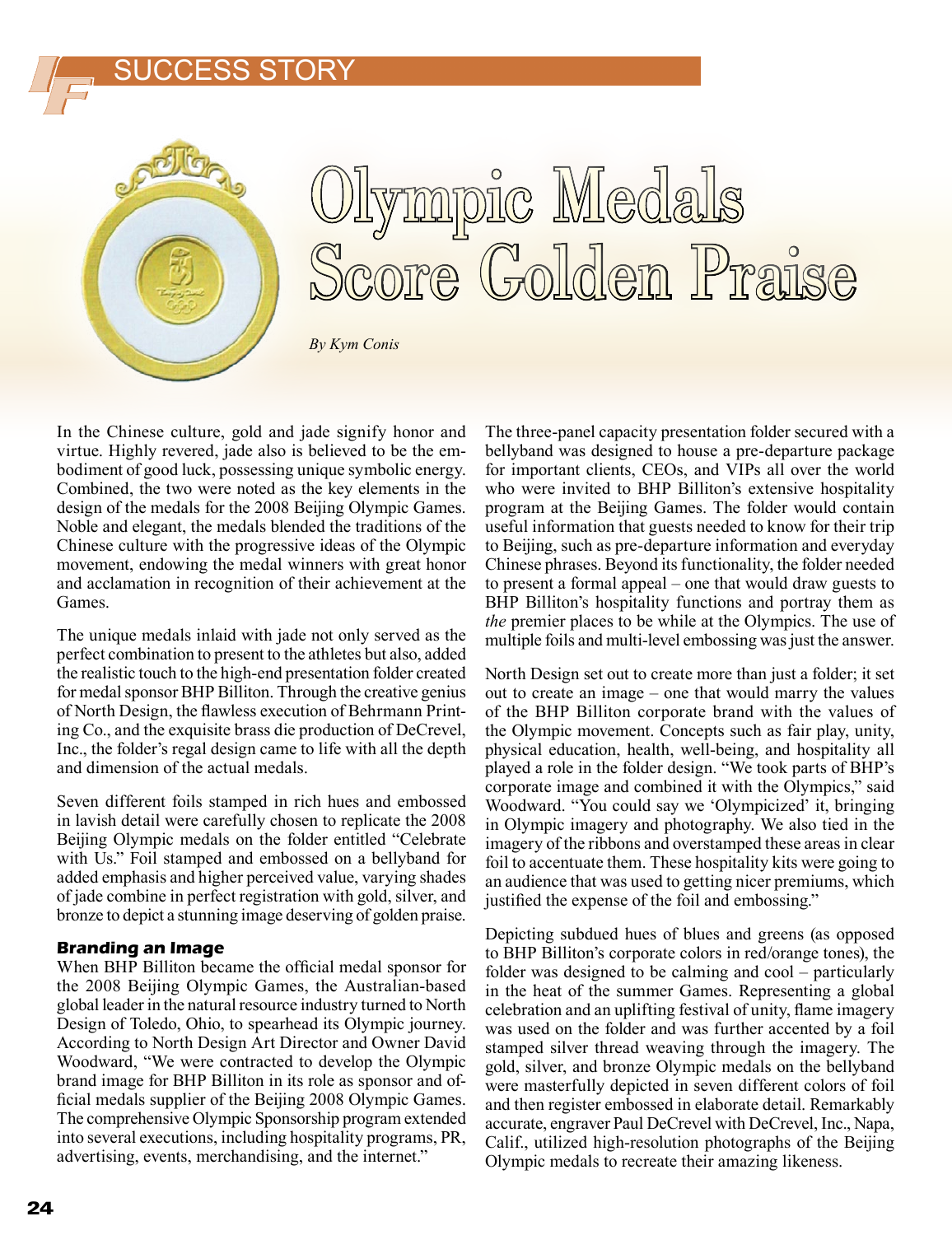#### **The Beijing Olympic Medals**

The actual Beijing Olympic medals were designed by a group formed by the China Central Academy of Fine Arts and the China Banknote Printing and Minting Corporation. The winning design was picked from 265 works that the Beijing Olympic Organizing Committee received in a worldwide competition.

The front of the medals follows the standard design set by the International Olympic Committee – an image of Nike (the Greek Goddess of Victory) and the Panathinaiko Stadium where the Olympic Games were revived in 1896. The back of the medals, which depict the Beijing Olympic logo and the 2008 Olympic rings, are circled with an inlay

of jade and finished with a gold- (silver- or bronze-) plated ring. 70mm in diameter and 6mm in thickness, the unique, innovative medals (approximately 6,000 in all) provided an added incentive for the international athletes to make it to the podium – further commanding their respect and admiration.

"As one of the judges of the Beijing 2008 Olympics medal design competition, I think the winning medal design is an image that is both immediately Chinese in its form and exemplifies the traditional style of the Olympic medal," said Clinton Dines (March 2007), president of the China division of BHP Billiton. "It is truly an 'East meets West' emblem of an event that embodies China's economic and national achievements in recent years and emergence onto the global stage." As the medals were inlaid with various shades of jade, they represented a one-of-a kind charm never before achieved by other Olympic medals – a feat that North Design, DeCrevel, Inc., and Behrmann Printing sought to replicate with confidence, artistry, and technical expertise.

#### **Going for Gold**

The presentation folders, produced by Behrmann Printing Co., Inc. of Southfield, Mich., were completed in several stages: the folders (1,250 for the Olympic Games and 1,000 similar pieces with a logo change for the Paralympic Games), the bellybands, and the inner brochure covers.

Behrmann Printing, a third generation family-owned and -operated print finishing operation (by brothers Ivan, Steven, and Scott), specializes in high-end foil stamping/embossing, diecutting, thermography, and small format printing. With a growing niche in specialty work for the premium greeting card and stationery markets, Behrmann continues to look for innovative, profitable avenues of expansion, such as its recent mergence into thermographic glitter.

The intricate detail and tight registration of foil to foil on the bellybands and foil to print on the folders were executed without a flaw, in large part due to communication with North Design in the creative stages. According to Behrmann Printing Co. President/ CEO Ivan Behrmann, "The challenges and potential problems of this job were overcome by working closely with Designer Lindsay Findling and Senior Art Director Randy Phipps with North Design. Being able to design the bellyband with the optimal spacing between the medals so we could run three foils in one pass played a significant role in

production efficiency and cost containment."

stamp the three medals (and a seventh foil to foil stamp the The bellybands, 100# Classic linen cover, were run two-up as a work and twist. Each medal consisted of an outside ring with an interior logo using one color of foil and an inner ring using a second foil. In total, six colors of foil were used to



bill@thefoldergluerman.com